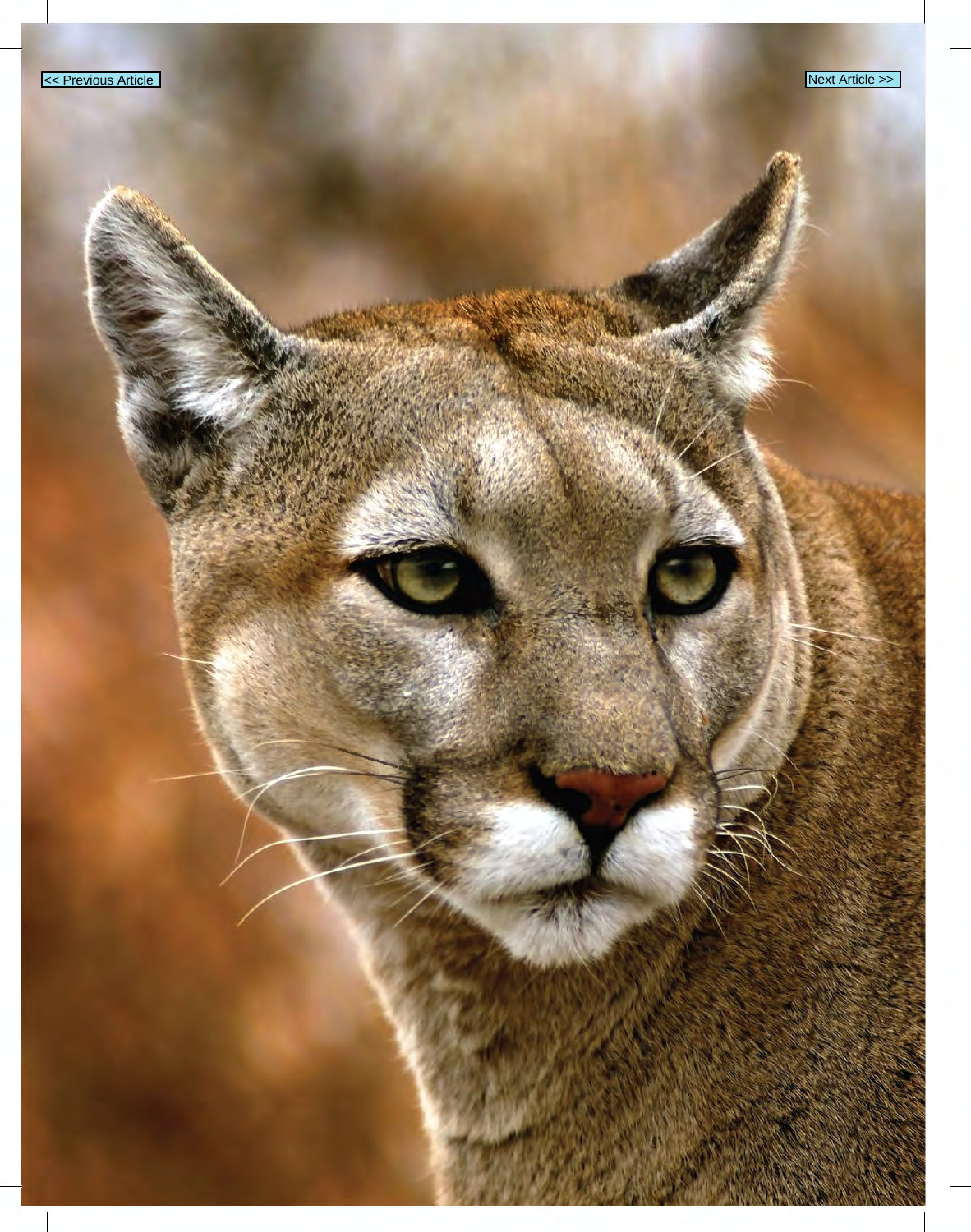

# Investigating cougar sightings in NewYork

 The caller said he could see the cougar--it was lying down at the edge of his lawn by the woods. I immediately began the half-hour drive to the site, but by the time I arrived, the animal was gone.

Once the most widespread of land mammals in the New World, cougars roamed the continent from for dead cougars. By the mid-1800s, these cats were Patagonia in South America to the 48 continental United States to southern Canada. However, all that changed with land settlement. Settlers considered predators such as cougars competitors, and shot them for a small remnant population in Florida. Once the most widespread of land mammals in whenever possible. Some areas had lucrative bounties Patagonia in South America to the 48 continental very rare in New York. The state's last known wild

for dead cougars. By the mid-1800s, these cats were United States to southern Canada. However, all that cougar was killed in 1894. A few years later, the cougar changed with land settlement. Settlers considered was gone from the entire eastern United States, except for a small remnant population in Florida.

*New York State Conservationist, February 2008* 9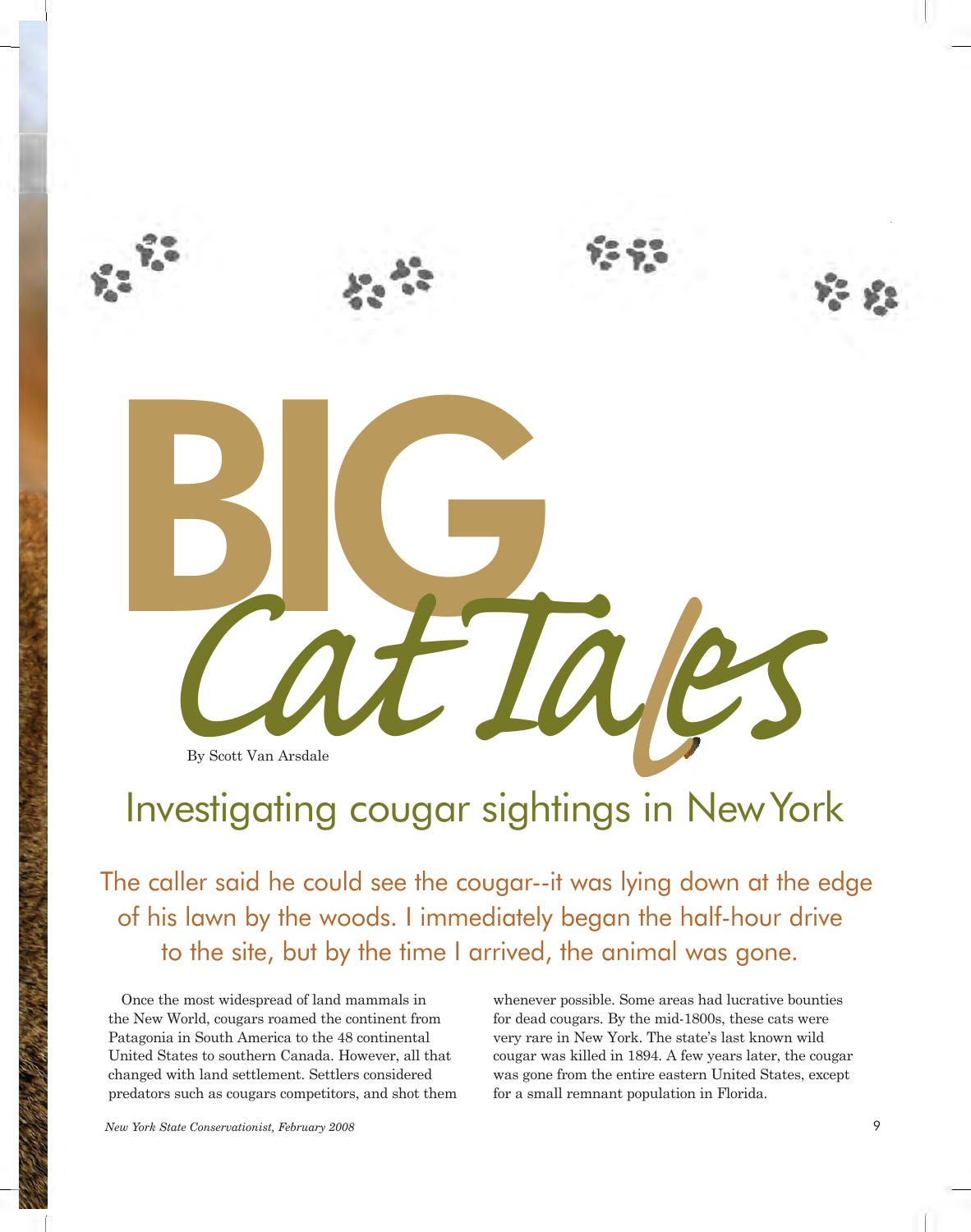

Hard evidence supporting a breeding cougar population in New York is lacking, according to DEC biologists.

 The phone call about the "back- yard cougar" was one of several cou- gar sighting reports DEC received in August 1995 from a small area near Oneonta. I was hoping to find irre- futable evidence of exactly what ani- mal was leading to these reports. To me, the most intriguing point was the clustered nature of the sightings. It led me to question DEC's stan- dard response of "mistaken identi- ty." Perhaps we were being too hasty in dismissing such reports. I decided to personally visit sites where there was a good chance of finding physi- cal evidence proving whether the animal seen was, in fact, a cougar.

 I also decided to start a regional log of cougar sighting reports. A year later, my log contained 44 reports of cougar sightings in east-central New York. Although wildlife staff visited many of the locations where cougars had been reported, we couldn't find any physical evidence (hair, tracks

 or scat) proving the presence of a single wild cougar. So how can an animal officially considered "extirpated" in New York State generate so many sighting reports? And if people aren't seeing cougars, what are they seeing?

## Maybe they really had spotted a cougar. I decided to start a regional log of cougar sighting reports.

 While looking for physical proof of cougars in the region, we have found that people often mistake other animals for cougars. Dogs, coyotes, bobcats, and a surprising number of house cats have all been the subject of reported cougar sightings. This isn't unusual. When seen fleetingly or from a distance, these animals may appear to look like a cougar. In December 2006 we received a call from a man in Greene County. He and his family saw what he was sure was a cougar in their yard several times, and he had managed to take a  few photographs of the animal at a distance. I asked the man to e-mail the photographs to me. The cat depicted in the photo was similar in color to a cougar, but to a trained eye was almost certainly a house cat. To be sure of my assessment, I

 visited the site of the incident and placed a life-sized cardboard cutout of a cougar on the spot where the cat was photographed. Then I took several pictures from where the original photographer was standing. The new photographs clearly showed the cat was much too small to be a cougar and was indeed a house cat. We also measured objects that were near the cat in the photographs, which further proved that the animal was not a cougar.

 Wildlife agencies in other states corroborate our experience: even in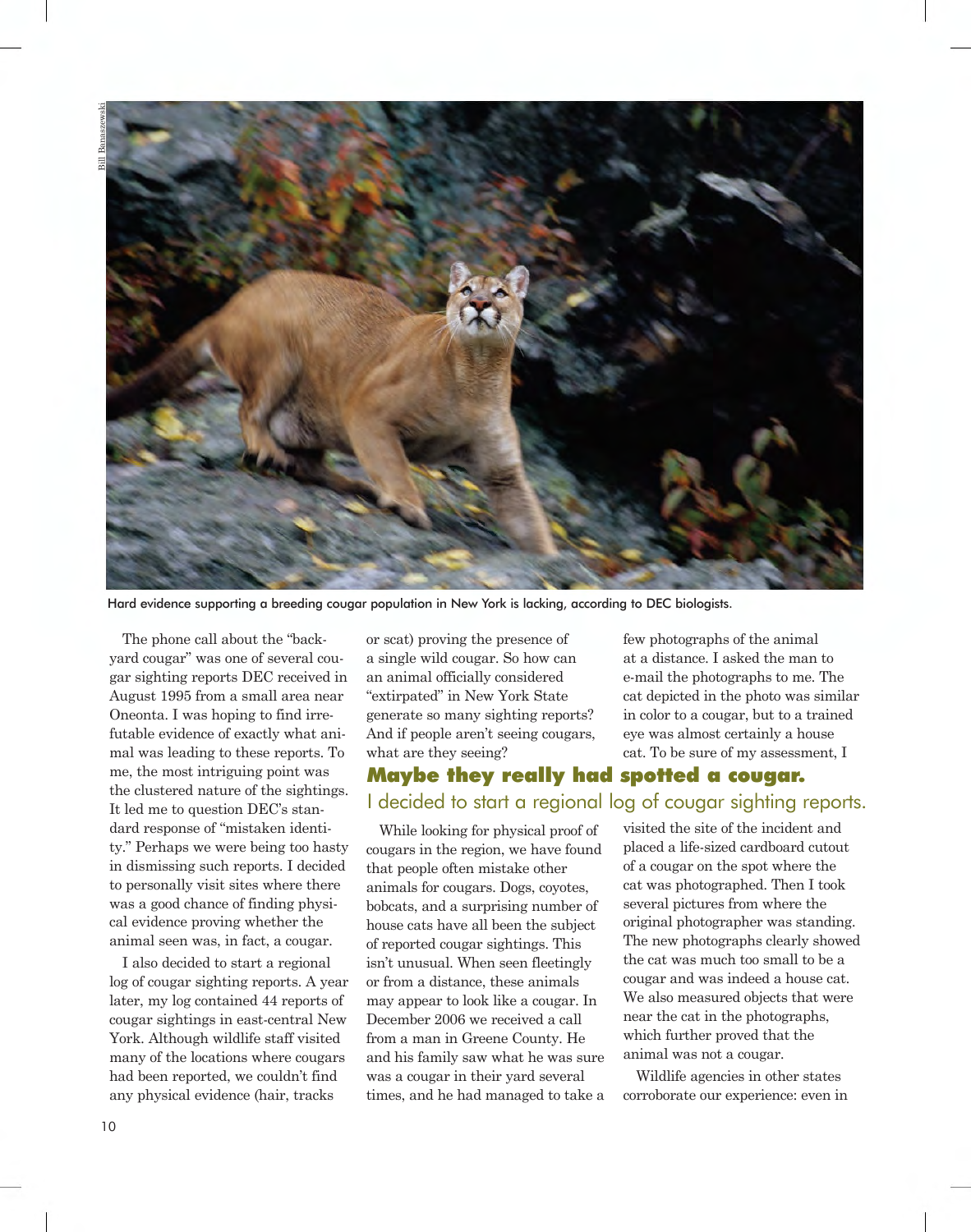areas with known cougar popula- tions, it is common for people to mistake other animals for cougars. Upon closer inspection of evidence such as tracks, scat, photos or vid- eos, we can sometimes tell exactly what kind of animal had been in an area when the sighting was report- ed. Unfortunately, most reported cougar sightings lack good physical evidence, making it impossible to positively identify the animal. This can cause hard feelings, as many people are convinced they have seen a cougar and feel frustrated that wildlife officials don't believe them. A few individuals question wildlife officials' credibility, sug- gesting that they are covering up a wildlife reintroduction or "stocking" program, which may discourage others from reporting sightings. With so many clear cases of mis taken identity, it would be irre- sponsible for biologists to consider a sighting without physical evidence as proof of existence. Although a sighting is a key component of determining presence or absence, physical evidence verifying the identification is also critical.

 While we have not found definitive evidence of cougars in east-central New York, a DEC wildlife biologist investigated a deer carcass in the Adirondacks in 1993, and concluded it was probably killed by a cougar. In 1997, DNA testing confirmed that scat found in Massachusetts was from a cougar. Similarly, DNA testing confirmed the presence of cougar hair in four instances in the Province of Quebec and two in New Brunswick.

 Assuming these incidents of free-roaming cougars are true, does

 this mean there is a wild breeding population of these big cats in northeastern North America? Not necessarily. It's more likely that these animals were accidental escapees or illegally released individuals that managed to survive for a time in the wild. Under strict guidelines spelled out in permits issued by DEC, people can possess live cougars for scientific, educational or exhibition purposes. However, it is illegal for cougars to be kept as pets. Despite this deterrent, a number of individuals illegally bring these cats into New York from other states. While cute and manageable as kittens, adults weigh more than 120 pounds and are expensive to keep, consuming large amounts of fresh meat. These captive cats can be unpredictable, posing a danger to their owners. It's not hard to imagine



Cougars are efficient predators. They are excellent at stalking and running down prey such as white-tailed deer.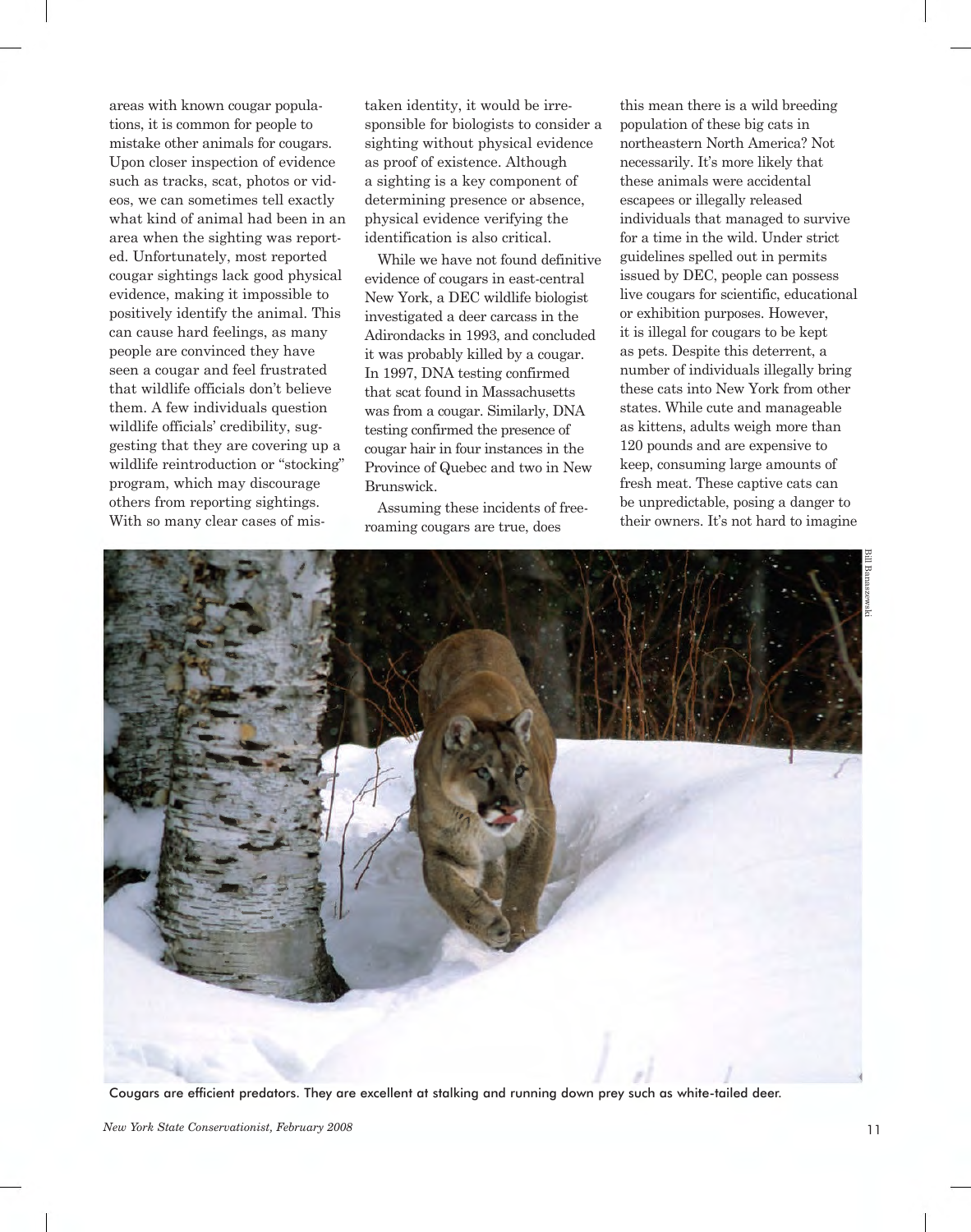someone who illegally possesses such a dangerous animal to try to solve their problem by releasing the cat. Nor is it difficult to imagine such a strong animal escaping confinement.

 In 1993, a hunter shot a juvenile cougar in Saratoga County, mistaking the animal for a bobcat. The animal's poor condition and other factors led DEC Wildlife Pathologist Ward Stone to conclude the young cougar was a recently escaped or released captive. DNA testing conducted on tissues from the animal supported the findings. The tests showed the cougar was closely related to cougars from South America, a source of some of the captive cougars in the U.S.

 There have been other cases of free-roaming cougars in New York with captive origins. In fact, information I received a few years after beginning my log indicated that just before the sightings occurred in Oneonta, a cougar had indeed escaped from captivity in the area. Escapes don't eliminate the possibility of a wild cougar population, but it is likely that any real cougars sighted at large in

 New York are previously captive animals.

Some people suggest that cougars were never extirpated from the northeast, but that a small remnant population survived in a remote area such as the Adirondacks and has spread to other areas. On the surface that may seem plausible, but scientific study doesn't support it. In 1981, SUNY College of Environmental Science and Forestry's Dr. Rainer Brocke released the findings of a study (requested by DEC) to determine if the Adirondacks were suitable for the reintroduction of cougars. In that study, Dr. Brocke examined the possibility of cougar populations existing outside the known locations in the western U.S. and in Florida. Dr. Brocke noted that although genuine sightings of cougars are rare, cougar sign was quite easy to find in areas known to be occupied by cougars. Since cougar sign is not generally observed in New York, Dr. Brocke stated that this was a good indication a population does not exist.



These beautiful, majestic creatures remind us of our loving house cats, however, New York State reminds us that it is illegal to keep a cougar as a pet.



## **Cougar facts:**

## *Cougars are also called mountain lions, pumas, panthers and catamounts.*

 Slightly smaller than jaguars, cougars are the second largest cats in North America, with adults weighing between 80-225 pounds (average is 140 pounds), and measuring between 5-9 feet in length (including the tail).

 Cougars have long, slender bodies and small, broad, round heads. Ears are short, erect and rounded. The short fur is usually tawny, more tan in the summer months and grayer in winter. The muzzle, chin and underparts are creamy white. Black appears at the tip of the tail and behind the ears. Young cougars have obvious dark spots on their flanks.

 Cougars are solitary, territorial hunters. They feed on large and small mammals, and prefer deer. An adult cougar will kill about one deer per week.

 A cougar's average life span is eight to ten years. *Adult cougars have no natural enemies except man.*